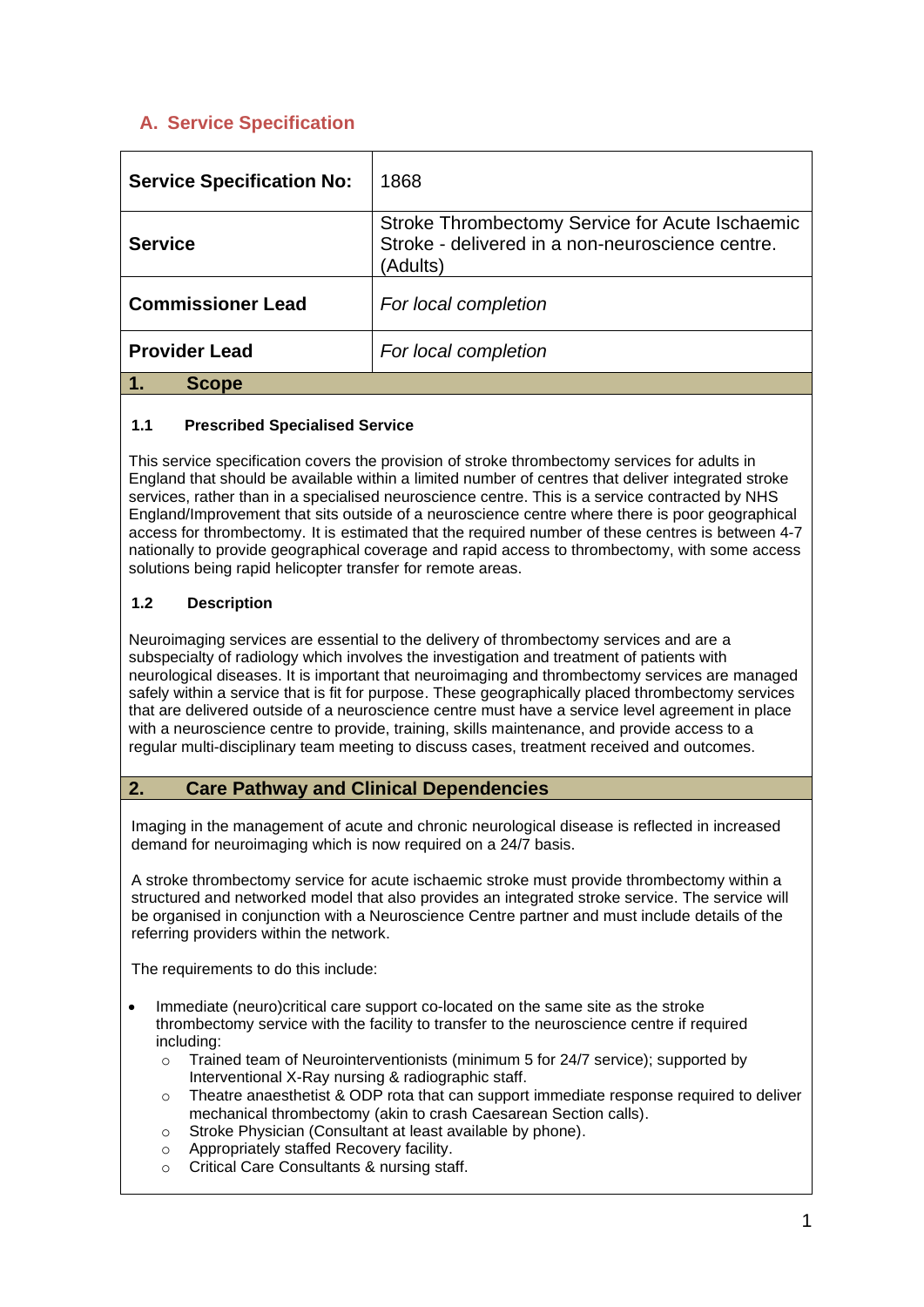- 24-hour access to the appropriate diagnostic modalities with staff cover to enable this service to be provided safely and robustly including:
	- $\circ$  Immediate/next available slot access to multi-slice CT (16 slice or greater), with dedicated, or priority access agreed for stroke emergencies
	- o 24/7 access (on site) to a high field strength MRI scanner with Echo Planar Imaging and multichannel head coils
	- o Additional equivalent CT and MR scanners should be available on site to support downtime and periods of increased demand
	- $\circ$  There must be appropriate access to high resolution biplane digital angiographic equipment with rotational 3D capability and appropriate software for image manipulation
	- $\circ$  On site access to an appropriate second (back-up) angiographic facility is required to cover any necessary unavoidable periods of down time (this back-up may be in Radiology/Cardiology & need not be biplane)
	- o Appropriate IT infrastructure in place to include adequate access to home workstations and remote visualisation of imaging studies in support of a hub and spoke neuroscience service models

There must be a Service Level Agreement (SLA) and clear arrangement in place that documents the working relationship between the thrombectomy centre and a partner neuroscience centre, including joint MDT arrangements to provide networked clinical governance and ongoing continuing professional development (CPD) that will involve direct input into confirming maintenance of competency/validation.

Selection of patients for mechanical thrombectomy for treating acute ischaemic stroke should be done by clinicians experienced in the use of thrombolysis for stroke and in interpretation of relevant imaging (for those patients with a delayed presentation [>6h] this may include CT or MR perfusion techniques)

Patient selection must comply with the criteria for treatment within the clinical policy. [\(https://www.england.nhs.uk/wp-content/uploads/2019/05/Mechanical-thrombectomy-for-acute](https://www.england.nhs.uk/wp-content/uploads/2019/05/Mechanical-thrombectomy-for-acute-ischaemic-stroke-ERRATA-29-05-19.pdf)[ischaemic-stroke-ERRATA-29-05-19.pdf\)](https://www.england.nhs.uk/wp-content/uploads/2019/05/Mechanical-thrombectomy-for-acute-ischaemic-stroke-ERRATA-29-05-19.pdf)

The procedure should only be carried out by appropriately trained specialists with regular experience of intracranial endovascular interventions, with appropriate facilities and agreed and contracted neuroscience centre support. This must be embedded within appropriate network governance arrangements and training which should include an ongoing CPD programme

Patients must be cared for on a ward with specialist expertise in the care of acute stroke (either a hyperacute stroke unit (HASU) ward or equivalent); ensuring that early secondary prevention interventions are commenced as appropriate and that advice on secondary prevention is included in handover documentation for patients transferring back to local services. (For patients who are discharged home, or to community care, the stroke thrombectomy service for acute ischaemic stroke must ensure that comprehensive secondary prevention assessment, investigation and treatment are arranged.)

### **2.1 Care Pathways**

### **Stroke Thrombectomy for acute ischaemic stroke**

Patients will be admitted to their nearest emergency department with a HASU which will undertake the initial investigations including CT or MR angiography, start treatment with intravenous thrombolysis if that is appropriate, and then arrange time-critical transfer for thrombectomy for those who fulfil the criteria in the published policy. The patient travel transfer time to the thrombectomy centre should ideally not exceed 45 minutes. This is to ensure that the 6-hour, best outcomes, window for intervention from onset of symptoms is achievable in most cases that are referred. The patient would normally be repatriated for local rehabilitation and inpatient care, if needed, within 24-72 hours.

All images need to be made immediately available to the neuro-interventionist who will be planning and delivering treatment.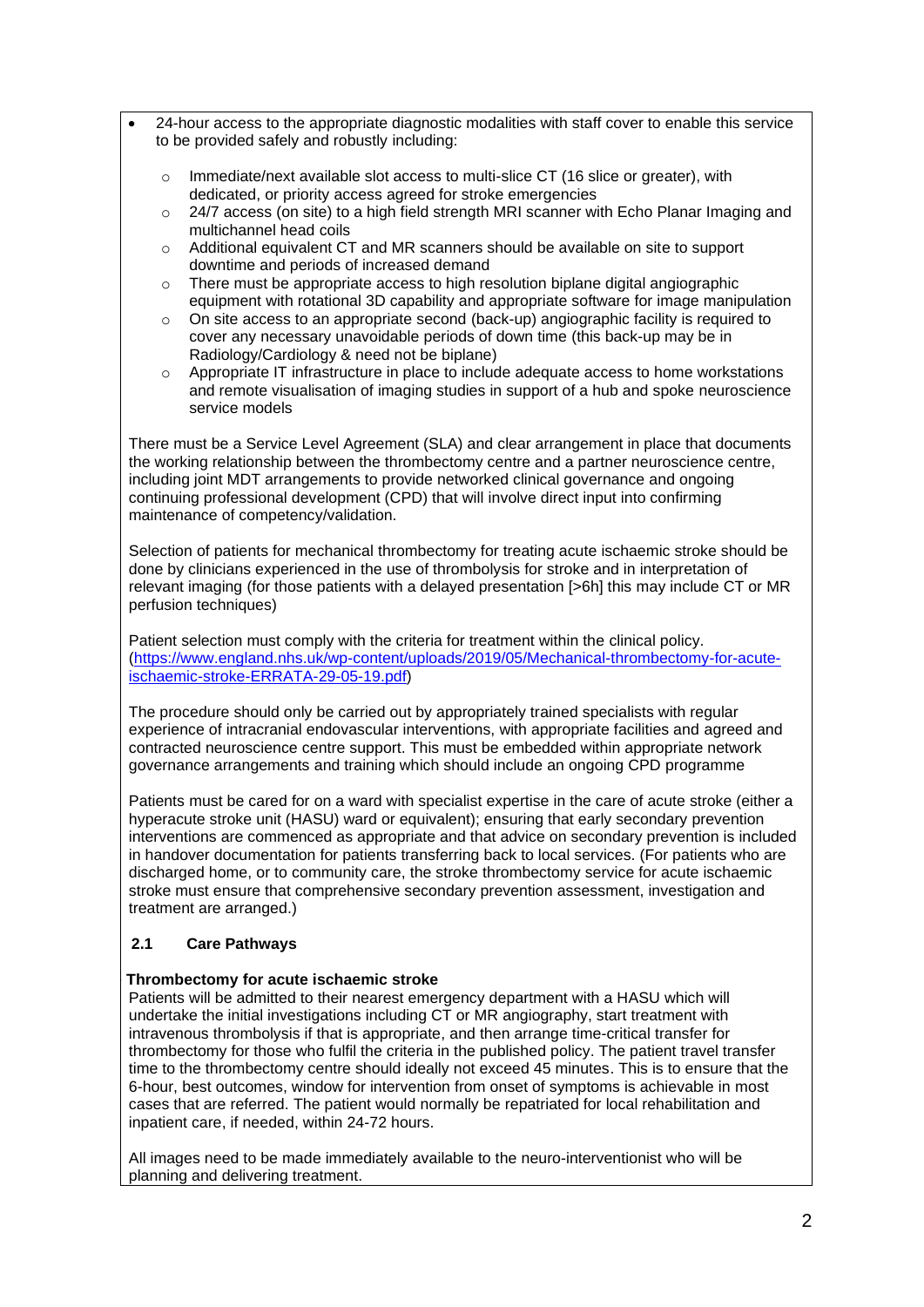Referring units are responsible for 'door-in to door-out' (DIDO) time, defined as the duration of time from arrival at the first hospital to onward ambulance transfer to the receiving thrombectomy centre. Following acceptance for transfer, it is the referring unit's responsibility to ensure a safe, rapid transfer, if necessary via ambulance or helicopter, as clinically indicated and according to the time critical nature of the treatment.

Please note that access to treatment will be guided by any applicable NHS England national clinical commissioning policies.

#### **2.2 Interdependence with other services**

All centres delivering thrombectomy services for acute ischaemic stroke must be recognised by NHS England as one of their listed centres for neurointervention and specifically, in accordance with this service specification, should have regard for the standards for providing safe acute ischaemic stroke thrombectomy services produced by the joint specialist societies (White et al, 2017).

Most patients will be managed on the hyperacute stroke unit (HASU) after intervention, but a proportion will require ICU admission.

Thrombectomy centres must hold a service level agreement (SLA) with a geographically appropriate neuroscience centre and must be directly linked to the neuroscience centre for ongoing training and development. This SLA will also incorporate an agreement for joint MDT reviews and assessment of thrombectomies completed. Additionally all thrombectomy centres must have an agreement for access to advice and agreement for urgent transfer to neurosurgery where appropriate.

Participation in a network and clear pathways for patients both to a thrombectomy centre and for repatriation must be in place. Networked stroke units must receive clear pathway information for their thrombectomy service from the centre to cover all aspects of referral and transfer back after intervention.

#### **Staff**

All centres delivering thrombectomy services for acute ischaemic stroke must have sufficient clinicians with appropriate competencies in place to be able to provide a 24/7 service or a clear implementation plan with deliverables and timescales over a five year plan, outlining how they will achieve a 24/7 service. Whilst extending hours consideration should be given to the fact that most eligible patients will present for treatment between 8 am and midnight.

Neuro-interventional operators should undertake a minimum of 40 Intracranial endovascular interventions per annum, of which a reasonable proportion are thrombectomy. It is essential that operators rotate into a neuro-interventional service delivered within a neuroscience centre (acting as the lead provider) to maintain core skills. A clear rota demonstrating competence and skill maintenance must be in place for each neuro-interventionist to enable achievement of the required 40 intracranial endovascular interventions per annum.

The British Society of Neuroradiologists (BSNR) has produced "Training guidance for mechanical thrombectomy" (Lenthall R, McConachie N, White P, Clifton A, Rowland-Hill C. BSNR training guidance for mechanical thrombectomy. Clin Radiol 2017; 72(2): 175.e11–175.e18) which details the training that will be required for practitioners from different clinical backgrounds to achieve the necessary skills and experience to effectively contribute to the acute stroke service. This guidance will underpin all routes to increasing the workforce.

In order to support training, there should be a formal agreement in place with the employer/responsible organisation and, where necessary, across directorates and trusts to allow a period of additional training/mentoring for IRs or other specialist credentialing in thrombectomy. This agreement should define the likely duration of training, the number of sessions the consultant will spend in training per week, the criteria that determine when training is completed and any additional backfill or support that may be required during this period.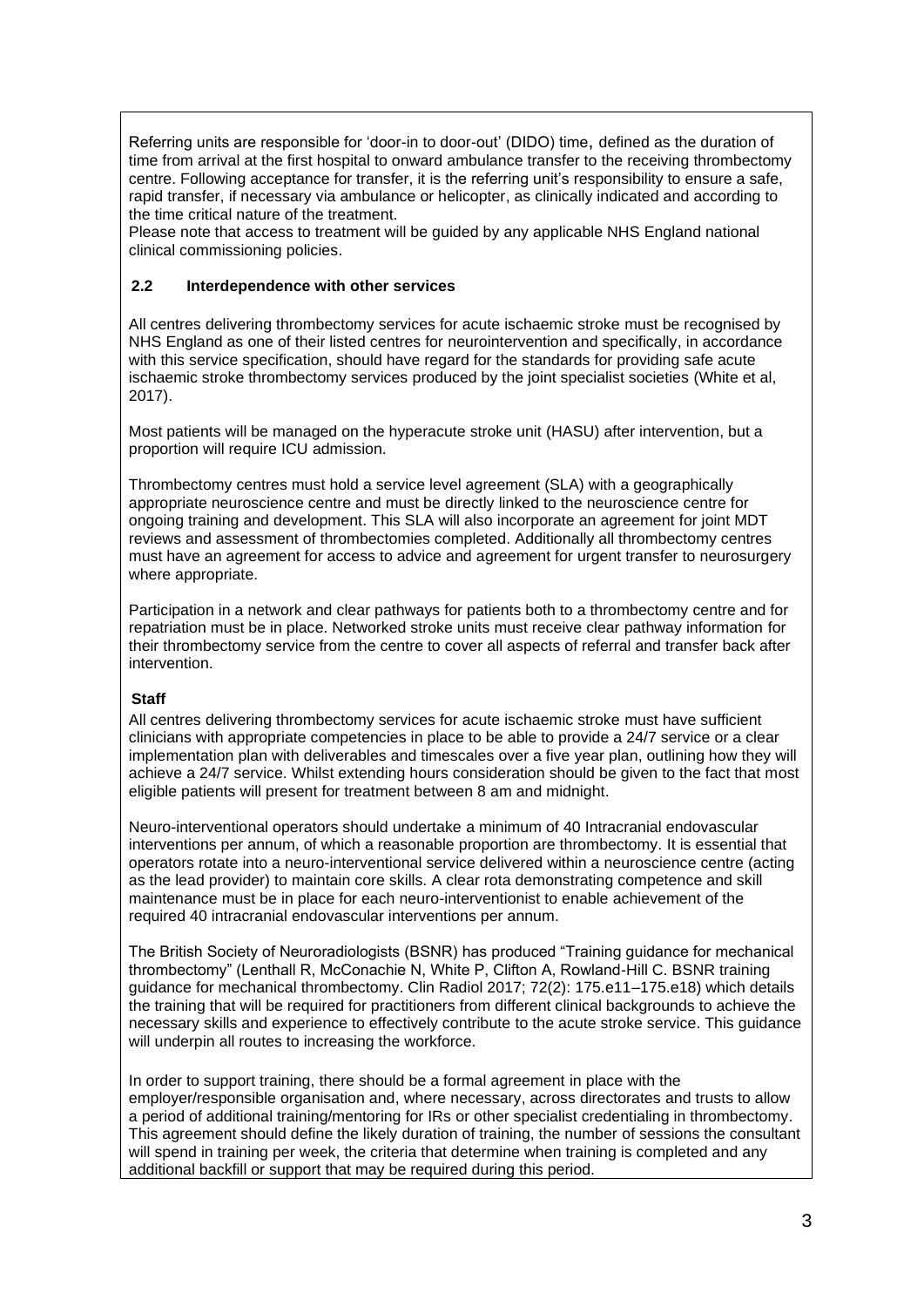The supervising consultant and/or centre may also require additional support which will vary within units depending on the local infrastructure and manpower available. There should be a formal agreement in place regarding at what point the consultant can commence independent stroke thrombectomy and frequency of rotation to the neuroscience centre to maintain competency and skills, with the involvement of local healthcare governance. This should/will involve the local trainer, the training centre (a neuroscience centre) and clinical director/medical director.

Centres must have immediate access to:

- Appropriately trained nurses
- Radiographers
- Anaesthetists & Operating Department Practitioners with neuroscience experience

#### **Stroke pathway requirements (commissioned by CCGs)**

HASU Centres will need access to:

- CT angiography 24/7 (extended hours should be described and agreed whilst working towards 24/7 access). (HASU will already have access to 24/7 CT)
- Ambulance service agreement for critical patient transfers
- Acute and stroke rehabilitation services commissioned such that that they are available for patients to be transferred back for local care within 24 hours of request by the centre

## **3. Population Covered and Population Needs**

**3.1 Population covered by this Specification**  This service specification covers adults.

#### **3.2 Population Needs**

 There are approximately 80,000 stroke admissions in England per year. Currently, around 12% of all stroke patients receive intravenous thrombolysis and the majority of patients suitable for thrombectomy will come from this group. It is estimated that up to 8,000 patients per year are eligible for treatment in England.

#### **3.3 Expected Significant Future Demographic Changes**

 It is recognised that the number of strokes will increase along with the increase in the older population with associated risk factors, but the expectation is such that this will be balanced by increasing improvements in preventative stroke care.

### **3.4 Evidence Base**

 The service description and key requirements are based on the joint societies' Standards for Providing Safe Acute Ischaemic Stroke Thrombectomy Services (September 2015) and the British Society of Neuroradiology guidance: BSNR training guidance for mechanical thrombectomy.

### **4. Outcomes and Applicable Quality Standards**

### **4.1 Quality Statement – Aim of Service**

The objective is to ensure evidence-based commissioning with the aim of improving outcomes for patients who experience a stroke and improve evidence-based access to procedures as soon as possible after the onset of stroke symptoms.

This service specification has considered the current stroke pathway, the need to ensure that investigations and treatment such as thrombolysis are carried out immediately and without delay, that the clinical commissioning criteria for thrombectomy are applied through the availability of the required imaging and expert assessment and that any intervention itself is provided by specialists with the required training and experience within appropriate units. The specification also recognises the need for patients having thrombectomy to receive care on a HASU or equivalent and to ensure that services are planned to ensure prompt transfer back to local inpatient or outpatient specialist rehabilitation services.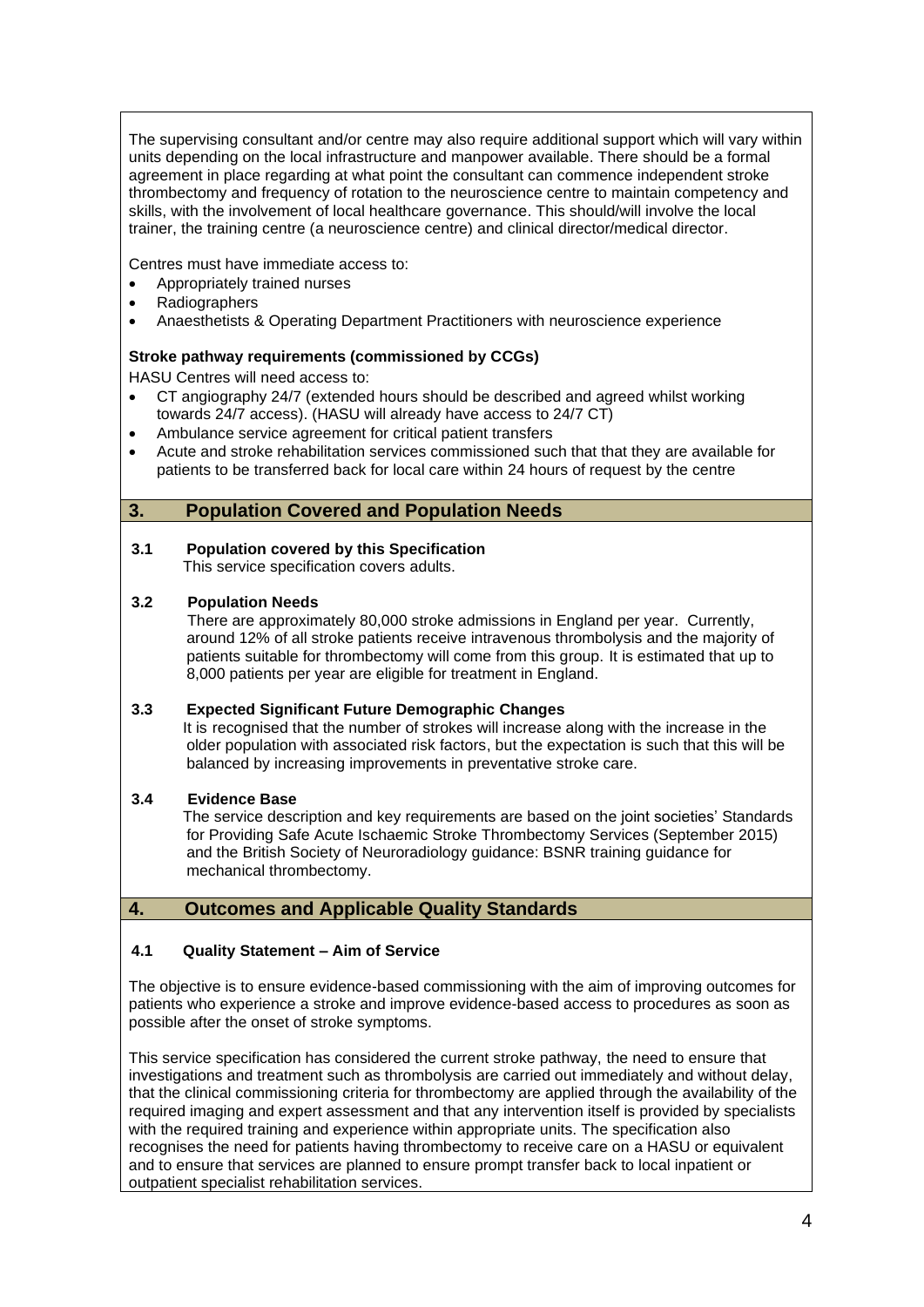As part of their contracted reporting all centres must enter patients onto the Sentinel Stroke National Audit Programme (SSNAP) database, which is used to monitor and audit stroke treatment and outcomes.

#### **NHS Outcomes Framework Domains**

| Domain 1 | Preventing people from dying prematurely                                                      | ٦Ι |
|----------|-----------------------------------------------------------------------------------------------|----|
| Domain 2 | Enhancing quality of life for people with long-term<br>conditions                             |    |
| Domain 3 | Helping people to recover from episodes of ill-health or<br>following injury                  | V  |
| Domain 4 | Ensuring people have a positive experience of care                                            |    |
| Domain 5 | Treating and caring for people in safe environment and<br>protecting them from avoidable harm | V  |

#### **4.2 Indicators Include:**

| <b>Number</b>             | <b>Indicator</b>                                                                  | <b>Data Source</b>                                                      | <b>Outcome</b><br><b>Framework</b><br><b>Domain</b> | <b>CQC Key</b><br>question |
|---------------------------|-----------------------------------------------------------------------------------|-------------------------------------------------------------------------|-----------------------------------------------------|----------------------------|
| <b>Clinical Outcomes</b>  |                                                                                   |                                                                         |                                                     |                            |
| 101                       | % patients undergoing<br>thrombectomy                                             | <b>Sentinel Stroke</b><br><b>National Audit</b><br>Programme<br>(SSNAP) |                                                     |                            |
| 102                       | 30 day mortality post mechanical<br>thrombectomy                                  | <b>SSNAP</b>                                                            | 1,5                                                 | effective,<br>safe         |
| 103                       | Number of patients with post<br>treatment symptomatic intracranial<br>haemorrhage | <b>SSNAP</b>                                                            | 1,2,3,5                                             | effective,<br>safe         |
| 104                       | Mean arrival to arterial puncture<br>time                                         | <b>SSNAP</b>                                                            | 1,2,3,5                                             | effective                  |
| 105                       | Median disability score (modified<br>Rankin) at discharge                         | <b>SSNAP</b>                                                            | 1,2,3,5                                             | effective                  |
| 106                       | Median disability score (mRS) at 6<br>months                                      | <b>SSNAP</b>                                                            | 2,3                                                 | effective                  |
| <b>Patient Experience</b> |                                                                                   |                                                                         |                                                     |                            |
| 201                       | Patient receive written information                                               | Self-declaration                                                        | 4.                                                  | responsive,<br>caring      |
| 202                       | There is a mechanism for patient<br>feedback                                      | Self-declaration                                                        | $\overline{4}$                                      | responsive,<br>caring      |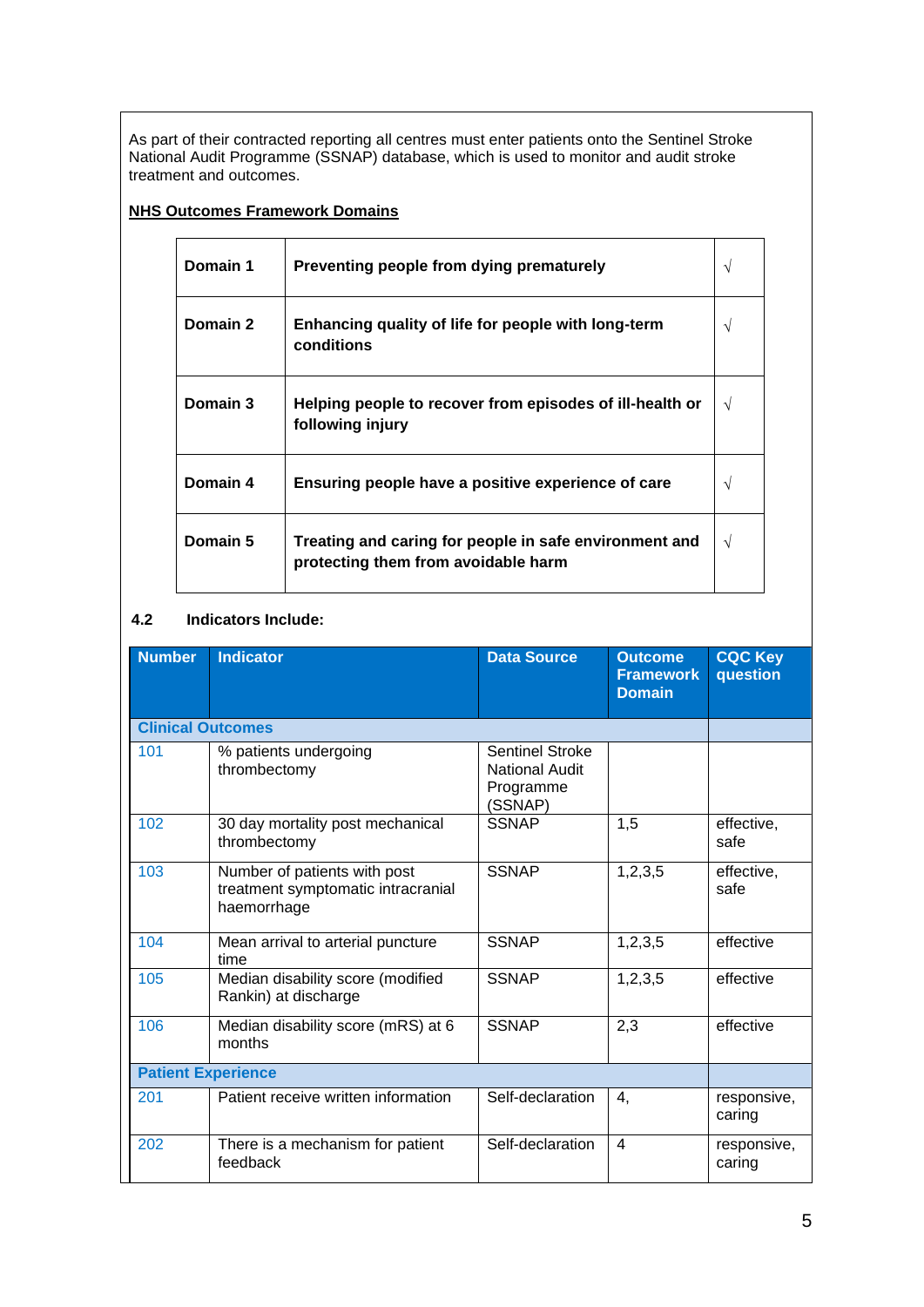| <b>Structure and Process</b> |                                                                                                                          |                  |         |                          |
|------------------------------|--------------------------------------------------------------------------------------------------------------------------|------------------|---------|--------------------------|
| 301                          | There is specialist neurointervention<br>team                                                                            | Self-declaration | 1,3,5,  | effective,<br>safe       |
| 302                          | All neurointerventionists meet the<br>minimum required procedures                                                        | Self-declaration | 1,3,5,  | effective,<br>safe       |
| 303                          | There is a 24/7 rota                                                                                                     | Self-declaration | 1,3,5,  | effective,<br>safe       |
| 304                          | There are appropriate angiographic<br>facilities                                                                         | Self-declaration | 1,3,5,  | effective,<br>responsive |
| 305                          | There is 24/7 access to diagnostics                                                                                      | Self-declaration | 1,3,5,  | effective,<br>responsive |
| 306                          | There are processes in place for<br>rapid transfer and review of imaging                                                 | Self-declaration | 1,3,5,  | effective                |
| 307                          | There are clinical guidelines in place                                                                                   | Self-declaration | 1,3,5,  | effective,<br>safe       |
| 308                          | There are patient pathways in place                                                                                      | Self-declaration | 1,3,5   | effective,<br>safe       |
|                              | There is a permanent mechanism<br>for governance review of the service<br>in collaboration with a neuroscience<br>centre | Self-declaration | 2,3,4,5 | Effective,<br>safe       |

### **5. Applicable Service Standards**

#### **5.1 Applicable National Standards**

NICE- Mechanical clot retrieval for treating acute ischaemic stroke - Interventional procedures guidance [IPG548]. Published date: February 2016

#### **5.2 Other Applicable National Standards**

Lenthall R et al: BSNR training guidance for mechanical thrombectomy. Clin Radiol 2016; 10.1016/j.crad.2016.11.007

NICE- NG128 Stroke and transient ischaemic attack in over 16s. Published date: May 2019

Royal College of Radiologists, Supplementary guidance to facilitate the training of interventional radiology (IR) consultants to undertake stroke thrombectomy, October 2017 [https://www.rcr.ac.uk/sites/default/files/mt\\_interim\\_guidance\\_document\\_30-10-2017\\_final.pdf](https://www.rcr.ac.uk/sites/default/files/mt_interim_guidance_document_30-10-2017_final.pdf)

White P et al. Standards for providing safe acute ischaemic stroke thrombectomy services (September 2015). Clin Radiol 2017; 10.1016/j.crad.2016.11.008

# **6. Designated Providers (if applicable)**

Not applicable